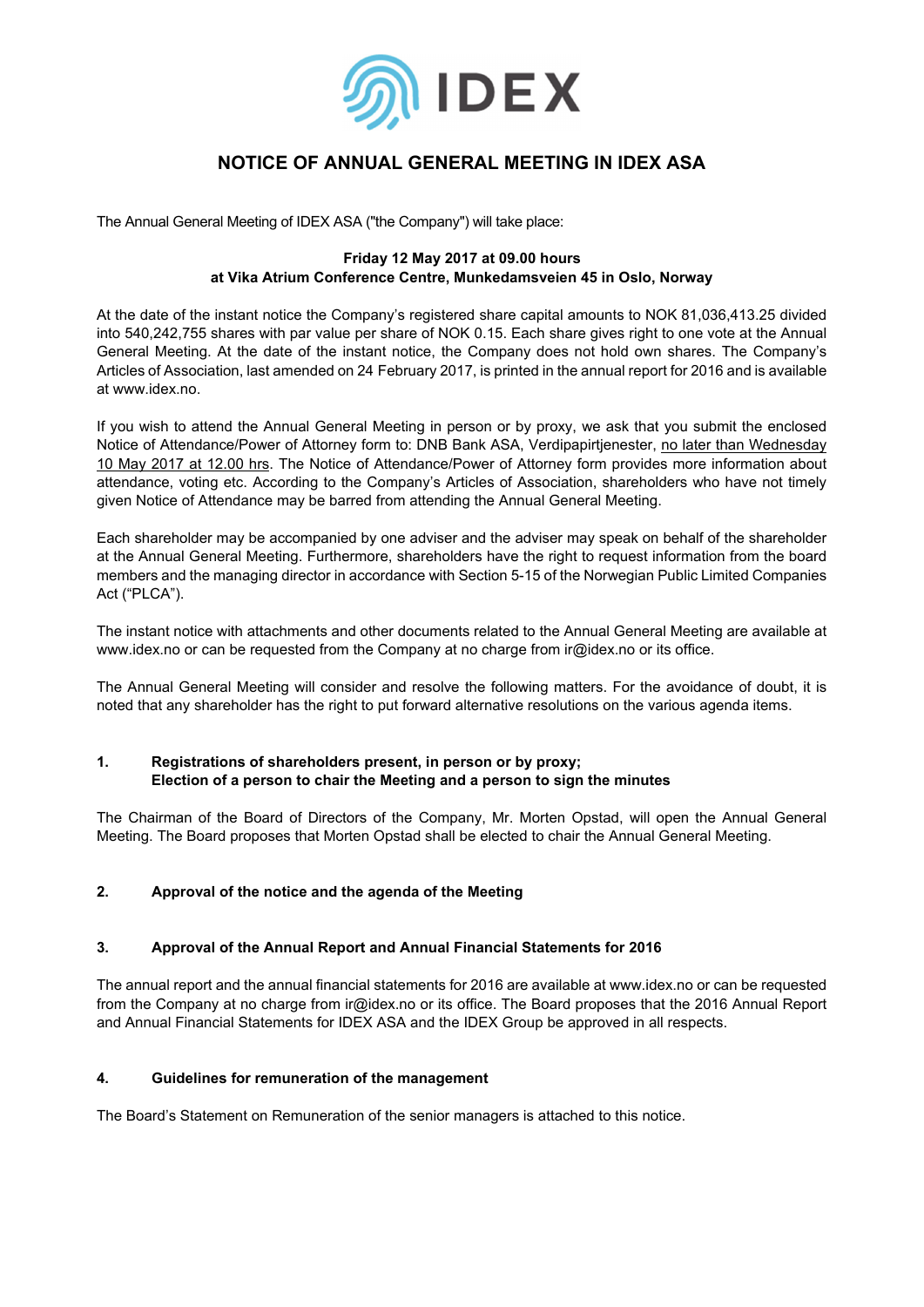Pursuant to Section 6-16a of the PLCA, the Board proposes the following resolutions:

#### *(a) Advisory resolution of management remuneration policy*

*The Annual General Meeting acknowledges the statement on executive remuneration, conf. Section 6- 16a of the PLCA, as presented by the Board to the Annual General Meeting. In case the Board in any new agreement valid in 2018 departs from the guidelines for 2018, the reason shall be stated in the minutes of the relevant Board meeting.* 

#### *(b) Binding resolution of management remuneration policy*

*The Annual General Meeting refers to its resolution on item 5 on the agenda of the instant meeting. Any other share-based remuneration programme for the management must be presented for consideration at a general meeting.* 

#### **5. 2017 Subscription Rights Incentive Plan**

The Annual General Meeting on 11 May 2016 resolved to renew previous resolutions providing for the grant of independent subscription rights as part of the Company's incentive program. A new subscription rights plan is proposed for the coming one-year period. Consistent with past practice, the former plan is closed each time a new plan is implemented, meaning that no further subscription rights will be granted under the former plans.

Independent subscription rights cannot be exercised beyond five years from the date of the resolution by the general meeting. In order for the Company to continue with a consistent life span of minimum four years and consistent vesting schedules on future grants, the Board proposes the adoption of a new subscription rights program for the coming one-year period. The Board proposes that the maximum number of independent subscription rights that may be granted under the 2017 program shall be limited to 10 (ten) per cent of the registered number of shares in the Company. The grants are also limited to provide that the number of issued and outstanding subscription rights under all of the Company's subscription right programs shall not exceed 10 (ten) per cent of the registered number of shares in the Company at any given time.

The Board proposes that the Annual General Meeting passes a resolution for the issuance of subscription rights to employees and individual contractors performing similar work of/for the Company, its subsidiaries and associated companies.

The Board considers that incentive subscription rights contribute to retention and motivation of employees and individual contractors by allowing them to share the rewards resulting from their efforts.

Proposal for resolution by the Annual General Meeting:

*The Annual General Meeting resolves a new 2017 Subscription Rights Incentive Plan, whereby the Company may issue independent subscription rights to employees of IDEX ASA and its subsidiaries and assiciated companies (hereinafter collectively referred to as "the Company"), and to individual contractors performing similar work.* 

*For the avoidance of doubt, the foregoing includes grants of subscription rights to (i) employees of and individual consultants to IDEX America Inc., a wholly owned subsidiary of the Company duly organized and existing under the laws of the State of Delaware and/or (ii) other employees or individual consultants within the IDEX Group of Companies who are US citizens, US residents within the meaning of Section 7701 of the U.S. Internal Revenue Code of 1986, as amended, and US non-residents who accrue benefits under the Subscription Rights Incentive Plan during a period of US employment.* 

*Each subscription right shall entitle the holder to demand the issuance of one share in the Company. In the event the Company's share capital or number of shares is changed by way of a capitalization issue, stock split, stock consolidation etc. the maximum number of subscription rights, and the consideration for the shares to be issued in the Company upon exercise of the subscription rights, shall be adjusted accordingly and rounded downwards to the nearest whole number.*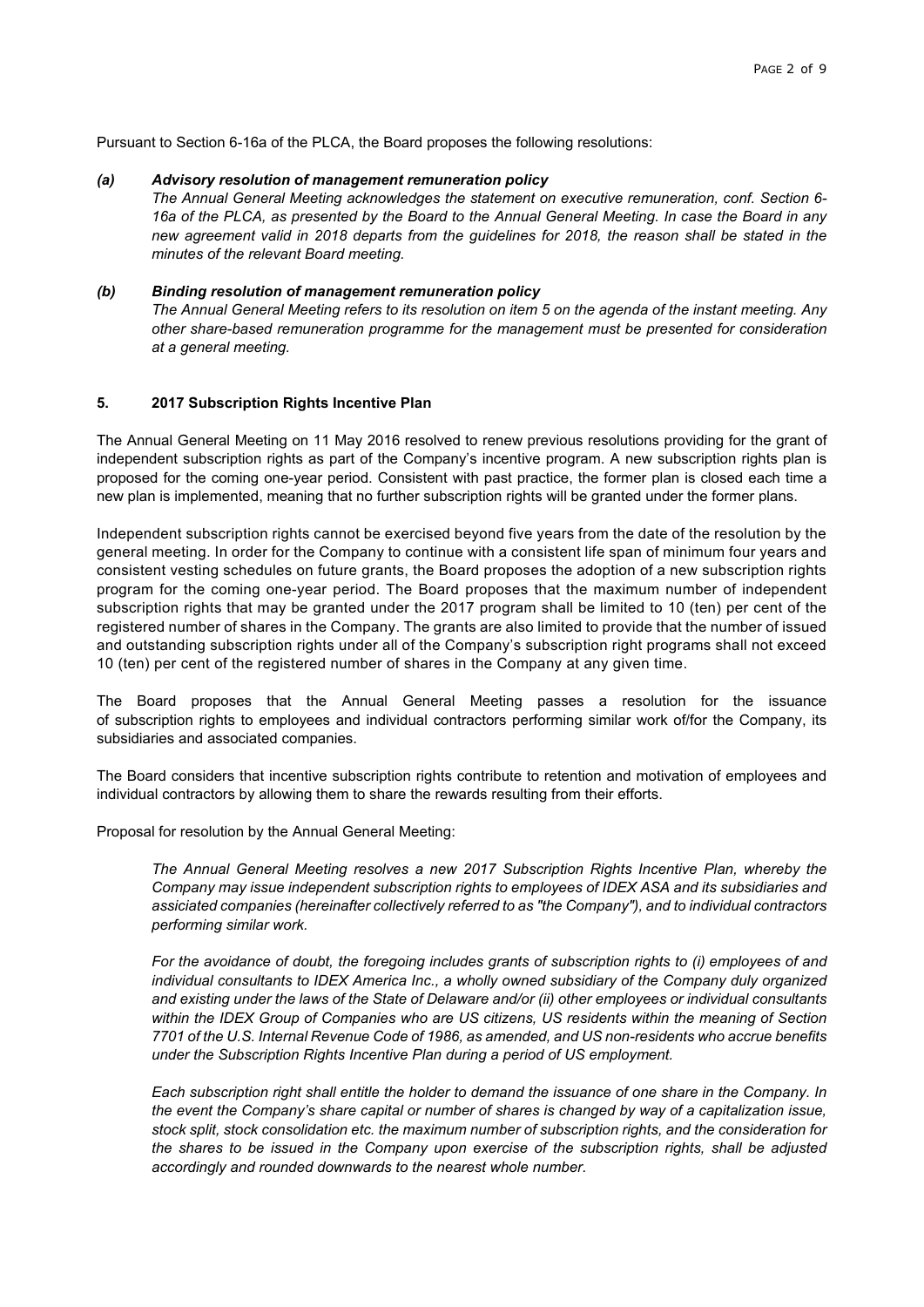*The number of subscription rights which may be issued shall be a minimum of one subscription right and a maximum of 54,024,275 subscription rights; limited, however, so that the number of issued and outstanding subscription rights under all of the Company's subscription right programs shall not exceed 10 (ten) per cent of the registered number of shares in the Company at any given time.* 

*The subscription rights must be subscribed for by latest the day immediately preceding the 2018 Annual General Meeting.* 

*The subscription rights will be granted for no consideration.* 

*The subscription rights shall be non-assignable otherwise than by will or by the laws of descent and distribution.* 

*The vesting schedule for the subscription rights shall be 25 per cent each year beginning one year from the Vesting Commencement date. The Vesting Commencement date shall be the latest of the following dates before the date of grant of the subscription rights; (i) 15 January, (ii) 15 April, (iii) 15 July or (iv) 15 October. The Board may decide to establish an accelerated vesting schedule, if deemed appropriate.* 

*Except as otherwise expressly determined by the Board, in the event of a Change of Control, subscription rights shall accelerate and immediately become 100 per cent vested as of the date of the consummation of the Change of Control. For the purpose of this paragraph, Change of Control shall mean the occurrence of any of the following events: (i) Any acquisition, sale or disposition of stock or assets of the Company or merger or other form of consolidation resulting in a change of ownership of all or substantially all of the Company's assets, (ii) any legal person directly or indirectly becoming the beneficial owner of securities of the Company representing 50 per cent or more of the combined voting power of the Company's then-outstanding securities; or (iii) the complete liquidation of the Company pursuant to a plan approved by the shareholders of the Company.* 

*The Board will establish the further rules and procedures in regard to vesting and exercise in cases of resignation or other termination of employment or contract, including subsequent time frames to allow completion of exercise after termination.* 

*In connection with the issuance of subscription rights, and the exercise of any of the subscription rights and the resulting share capital increase in the Company, the existing shareholders are waiving their preferential right to subscribe for subscription rights or shares, as the case may be, according to the PLCA* 

*As consideration for the shares to be issued in the Company upon exercise of the subscription rights hereunder, the holders of the subscription rights shall pay to the Company a sum per share, which shall equal the greater of (i) the average closing price of the Company's share reported by Oslo Børs over ten trading days immediately preceding the date of grant of the subscription rights, and (ii) the closing price of the Company's share reported by Oslo Børs on the trading day immediately preceding the date of grant of the subscription rights. Notwithstanding the foregoing, if the subscription right holder is an owner of 10% or more of the Company's shares, in the case of grant which is an Incentive Stock Option under the US Internal Revenue Code, the exercise price shall be not less than 110% of the greater of (i) the average closing price of the Company's share reported by Oslo Børs over ten trading days immediately preceding the date of grant of the subscription rights and (ii) the closing price of the Company's share reported by Oslo Børs on the trading day immediately preceding the date of grant of the subscription rights. The Board may determine, in its sole discretion and in cases of particular circumstances, that the subscription right exercise price per share shall be lower than the actual or average Fair Market Value as stated above; provided, however, that the subscription right exercise price per share under no circumstances shall be less than the par value per share at any given time. . The maximum number of shares that may be issued with a subscription right exercise price per share lower than the actual or average Fair Market Value, shall under no circumstances exceed 5,402,427 shares.* 

*No subscription rights may be exercised beyond the 5-year anniversary of the date of this resolution. In connection with the issuance of subscription rights, the Company may provide terms and conditions for*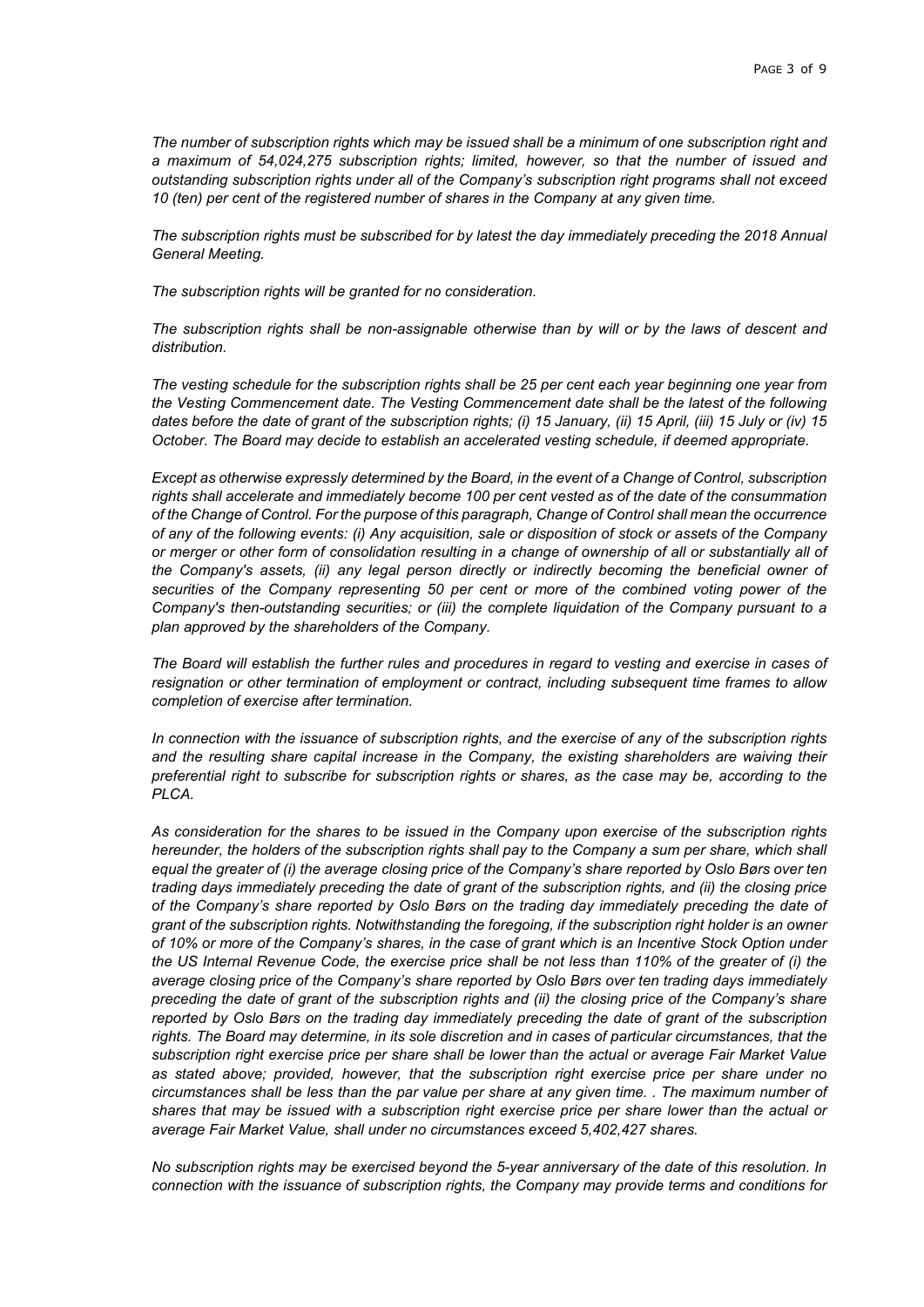*exercise, as well as imposing restrictions on the sale and transfer of shares issued upon exercise of the subscription rights.* 

*Any shares that are issued by the Company under the Subscription Rights Plan shall carry right to dividends declared subsequent to the subscriber having paid the subscription price and the associated share capital increase having been registered in the Register of Business Enterprises. All other shareholder rights associated with these shares, hereunder those referenced in § 11-12 (2) (9) of the PLCA, shall attach from the date of payment of the exercise price.* 

#### **6. Authorizations to the Board to issue new shares**

The Annual General Meeting on 11 May 2016 authorized the Board of the Company to increase the Company's share capital by issuance of new shares in connection with private placements and rights issues. The authorizations expire on the date of the 2017 Annual General Meeting.

Generally, as the Company is working to further develop its business operations it is necessary that the Board is able to commit transactions with potential investors on a short notice. The required 21-day notice for a general meeting may delay this process.

The Board proposes that the authorizations shall be renewed for a one-year period.

The Board proposes that the board authorization be maximized to 10 percent of the Company's registered share capital at the time of this authorization.

By reason of the above, the Board proposes the adoption of the following separate authorizations to the Board to issue shares:

#### *(a) Board authorization to issue shares in private placements*

- *1. The Board of Directors of IDEX ASA ("the Company") is authorized to accomplish one or more share capital increases by subscription for new shares. The total amount by which the share capital may be*  increased is NOK 8,103,641.25 (representing 10 per cent of the registered share capital of the Company). *Moreover, under no circumstances shall the sum of capital increases that may be accomplished by the Board collectively under this agenda item 6 exceed NOK 8,103,641.25. Any previous authorizations given to the Board to issue shares shall be, and hereby are, withdrawn with effect from the date this authorization is registered in the Register of Business Enterprises (not including, for the avoidance of doubt, the other authorizations contained in this agenda item 6 and in agenda items 7).*
- *2. The instant authorization may be used in connection with private placements and share issues to suitable investors (may be existing and/or new shareholders, hereunder employees in the Company) in order to raise additional capital for the Company.*
- *3. In the event the Company's share capital or nominal value per share is changed by way of a capitalization issue, stock split, stock consolidation etc., the maximum nominal value of the shares that may be issued under this authorization shall be adjusted accordingly.*
- *4. Existing shareholders are waiving their preemptive right to subscribe for shares according to the PLCA in the event of a share capital increase as authorized herein.*
- *5. The Board is authorized to decide upon the subscription terms, including issue price, date of payment and the subscribers' right to sell shares to others.*
- *6. Payment of share capital in connection with a share capital increase authorized herein may be made by way of non-cash contribution and other special subscription terms, as same are provided in Section 10- 2 of the PLCA.*
- *7. The Annual General Meeting authorizes the Board to amend the Company's Articles of Association concerning the size of the share capital when the instant authorization is used.*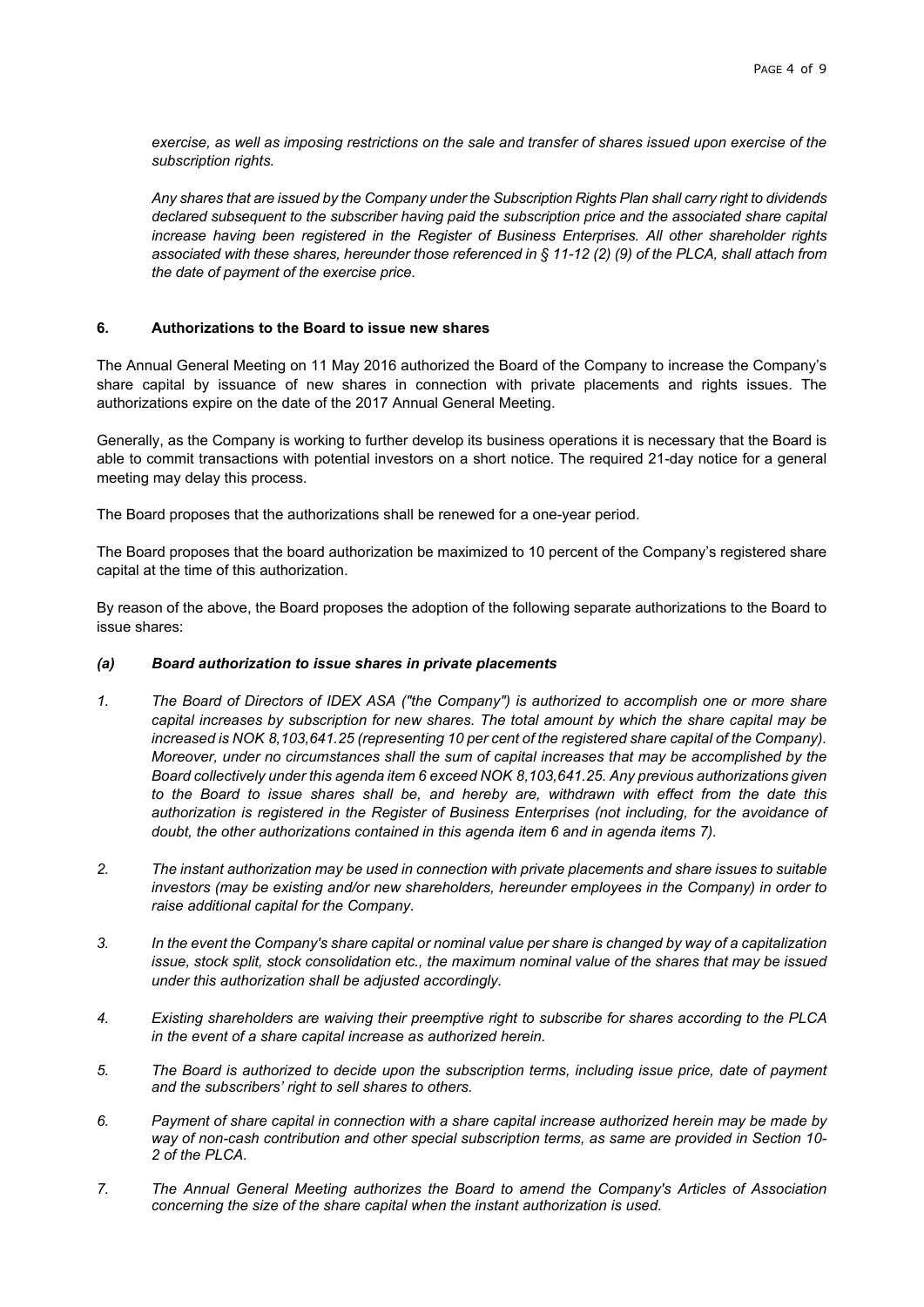- *8. The authorization shall be valid until the 2018 Annual General Meeting, but not later than 30 June 2018.*
- *9. The new shares, which may be subscribed for according to this authorization, shall have right to dividends declared subsequent to the subscriber having paid the subscription price and the associated share capital increase having been registered in the Register of Business Enterprises. In other respects, the shares shall have shareholder rights from the time of issuance, unless the Board determines otherwise.*
- *10. Shares that are not fully paid cannot be transferred or sold.*

#### *(b) Board authorization to issue shares in rights issues*

- *1. The Board of Directors of IDEX ASA ("the Company") is authorized to accomplish one or more share capital increases by subscription for new shares. The total amount by which the share capital may be increased is NOK 8,103,641.25 (representing 10 per cent of the registered share capital of the Company. Moreover, under no circumstances shall the sum of capital increases that may be accomplished by the Board collectively under this agenda item 6 exceed NOK 8,103,641.25. Any previous authorizations given to the Board to issue shares shall be, and hereby are, withdrawn with effect from the date this authorization is registered in the Register of Business Enterprises (not including, for the avoidance of doubt, the other authorizations contained in this agenda item 6 and in agenda item 7).*
- *2. The instant authorization may be used in connection with rights issue to existing shareholders of the Company in order to raise additional capital for the Company.*
- *3. In the event the Company's share capital or nominal value per share is changed by way of a capitalization issue, stock split, stock consolidation etc., the maximum nominal value of the shares that may be issued under this authorization shall be adjusted accordingly.*
- *4. The Board is authorized to decide upon the subscription terms, including issue price, date of payment and the subscribers' right to sell shares to others.*
- *5. Payment of share capital in connection with a share capital increase authorized herein may be made by way of non-cash contribution and other special subscription terms, as same are provided in Section 10- 2 of the PLCA.*
- *6. The Annual General Meeting authorizes the Board to amend the Company's Articles of Association concerning the size of the share capital when the instant authorization is used.*
- *7. The authorization shall be valid until the 2018 Annual General Meeting, but not later than 30 June 2018.*
- *8. The new shares, which may be subscribed for according to this authorization, shall have right to dividends declared subsequent to the subscriber having paid the subscription price and the associated share capital increase having been registered in the Register of Business Enterprises. In other respects, the shares shall have shareholder rights from the time of issuance, unless the Board determines otherwise.*
- *9. Shares that are not fully paid cannot be transferred or sold.*

#### **7. Resolution of the remuneration of the Board members**

The nomination committee proposes the following resolution to be passed by the Annual General Meeting:

*The annual board remuneration is NOK 300,000 per board member for the period from the date of the 2016 Annual General Meeting until the date of the 2017 Annual General Meeting. The chairman of the board receives an additional amount of NOK 25,000.* 

*In addition, the Company will refund relevant expenses that the members of the board may have incurred in connection with the exercise of board functions.* 

As the Company sees benefits in restraining the outflow of liquidity and the Board members have indicated that they may be interested in receiving shares in the Company, the Board proposes that the Board members, as an alternative to a cash payment, can elect to receive all or part of the remuneration in the form of shares in the Company. The number of shares to which the Board members would be entitled is proposed to be calculated as follows: The Board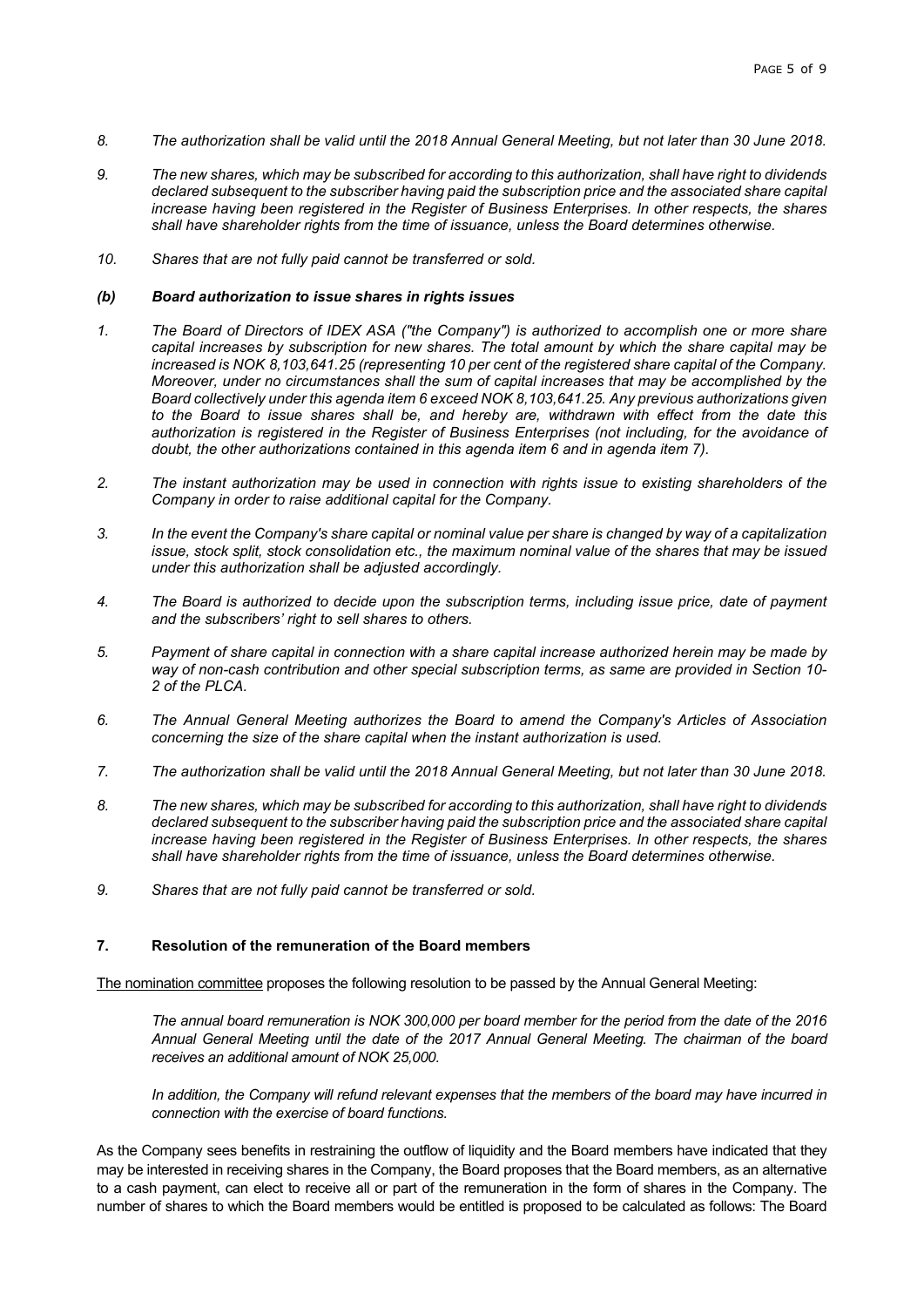member shall be entitled to subscribe for a value of shares (based on the average closing price of the Company's shares over the ten trading days prior to the Annual General Meeting in 2017) of 133 per cent of the NOK amount granted as board remuneration; provided, however, that the Board member must pay a subscription price per share equal to the par value of the share, being NOK 0.15 per share.

The Board proposes the following resolution by the Annual General Meeting:

*The Board members may elect to receive all or part of the board remuneration in the form of shares in the Company.* 

*The number of shares to which the Board members would be entitled shall be calculated as follows: The Board member shall be entitled to subscribe for shares having a total market value (based on the average closing price of the Company's shares over the ten trading days prior to the Annual General Meeting in 2017) of 133 per cent of the NOK amount granted as board remuneration; provided, however, that the Board member must pay a subscription price per share equal to the par value of the share, being NOK 0.15.* 

*To the extent a Board member wishes to receive board remuneration in the form of shares, the Board member must notify the Company and subscribe for the shares before the start of trading on Oslo Børs on the trading day immediately subsequent to the date of the Annual General Meeting in 2017, and also pledge to not sell the shares before the earlier of the Annual General Meeting of the Company in 2018 or 30 June 2018. Payment of the subscription price shall be made no later than 31 May 2017.* 

*In order to facilitate the foregoing, the Board is authorized to accomplish one or more share capital increases with a maximum of NOK 200,000 for the purpose of issuing shares to those Board members who elect to receive shares as opposed to cash on the aforesaid terms, and to amend the Company's Articles of Association accordingly. Existing shareholders are waiving their preemptive right to subscribe for shares according to the PLCA in event of a share capital extension as authorized herein. The new shares, which may be subscribed for according to this resolution, shall have right to dividends declared subsequent to the subscriber having paid the subscription price and the associated share capital increase having been registered in the Register of Business Enterprises. This Board authorization expires on 31 May 2017.* 

# **8. Election of board of directors**

Four out of five board members stand for election; Morten Opstad (Chairman), Lawrence John (Larry) Ciaccia, Deborah Lee Davis and Hanne Høvding. Board member Andrew James (Andy) MacLeod was elected for a twoyear term at the 2016 Annual General Meeting and does not stand for election.

The current members of the board are presented in the 2016 annual report.

The Nomination Committee proposes that the number of board members remains unchanged and that the following Board is elected:

*Mr. Morten Opstad is re-elected as chairman of the board for a period of two years. Mr. Larry Ciaccia, Ms. Deborah Lee Davis and Ms. Hanne Høvding are re-elected as board members for a period of two years. Mr. Andrew James MacLeod continues as board member for the second year of his term.* 

#### **9. Resolution of the remuneration to the members of the nomination committee**

The nomination committee proposes that:

*Remuneration to the nomination committee's members is NOK 25,000 for the Chairman of the committee and NOK 15,000 for each of the other members for the period from the 2016 Annual General Meeting to the 2017 Annual General Meeting.*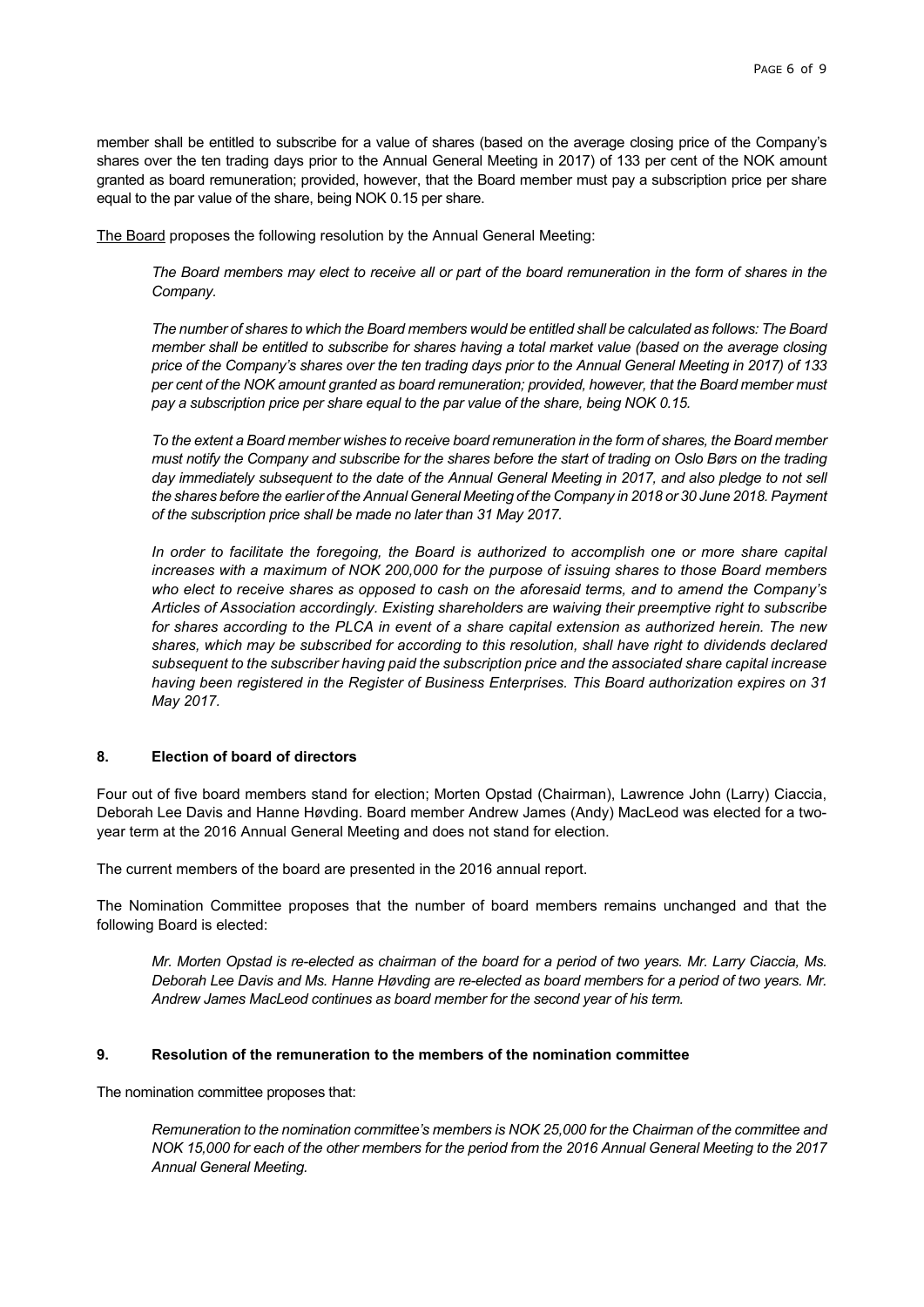## **10. Election of nomination committee**

The nomination committee chairman Harald Voigt and the members Robert Keith and Rune Sundvall were elected at the annual general meeting 2015 for a period of two years and do all stand for election. The nomination committee's has not proposed any changes to the composition of the nomination committee.

The Nomination Committee proposes;

*Mr. Harald Voigt is re-elected as chairman of the Nomination Committee for a period of two years. . Mr. Rune Sundvall and Mr. Robert Keith are elected as members of the Nomination Committee for a period of two years.* 

# **11. Amendment of Articles of Association**

As the Company's business has developed, the Board believes that the corporate purpose, as stated in the Articles of Association should be updated to better reflect the Company's present business and objective. In addition, the Board proposes certain additional amendments to the Articles of Association for clarification and/or simplification. The current articles of association are printed in the Annual Report for 2016 and is available at www.idex.no.

# *(a) Amendment of Section 2*

The Board proposes that Section 2 of the Company's Articles of Association is updated and amended from:

"*The objective of the Company is to deliver computer based identification systems and other related activities".* 

to:

"*The objective of the Company is to deliver identification systems and other activities related to this*".

## *(b) Amendment of Section 6*

The Board proposes that Section 6 of the Company's Articles of Association is amended from:

"*The board of the Company consists of from 3 to 7 members*".

 $t^{\circ}$ 

"*The board of the Company consists of from three to seven members in accordance with the annual general meeting's instruction*".

## *(c) Amendment of Section 7*

The Board proposes that Section 7 of the Company's Articles of Association is amended from:

"*The ordinary general meeting shall consider and resolve:* 

- ‐ *Determination of the profit and loss account and balance sheet*
- ‐ *Appropriation of (net) profit or covering of losses*
- ‐ *Election of board and determination of board remuneration*
- ‐ *Election of chairman and members of the nomination committee, and determination of remuneration to the members of the nomination committee*
- ‐ *Election of auditor and determination of auditor's remuneration*
- ‐ *Other matters which are governed by law*
- ‐ *Other matters which are mentioned in the notice of the meeting*".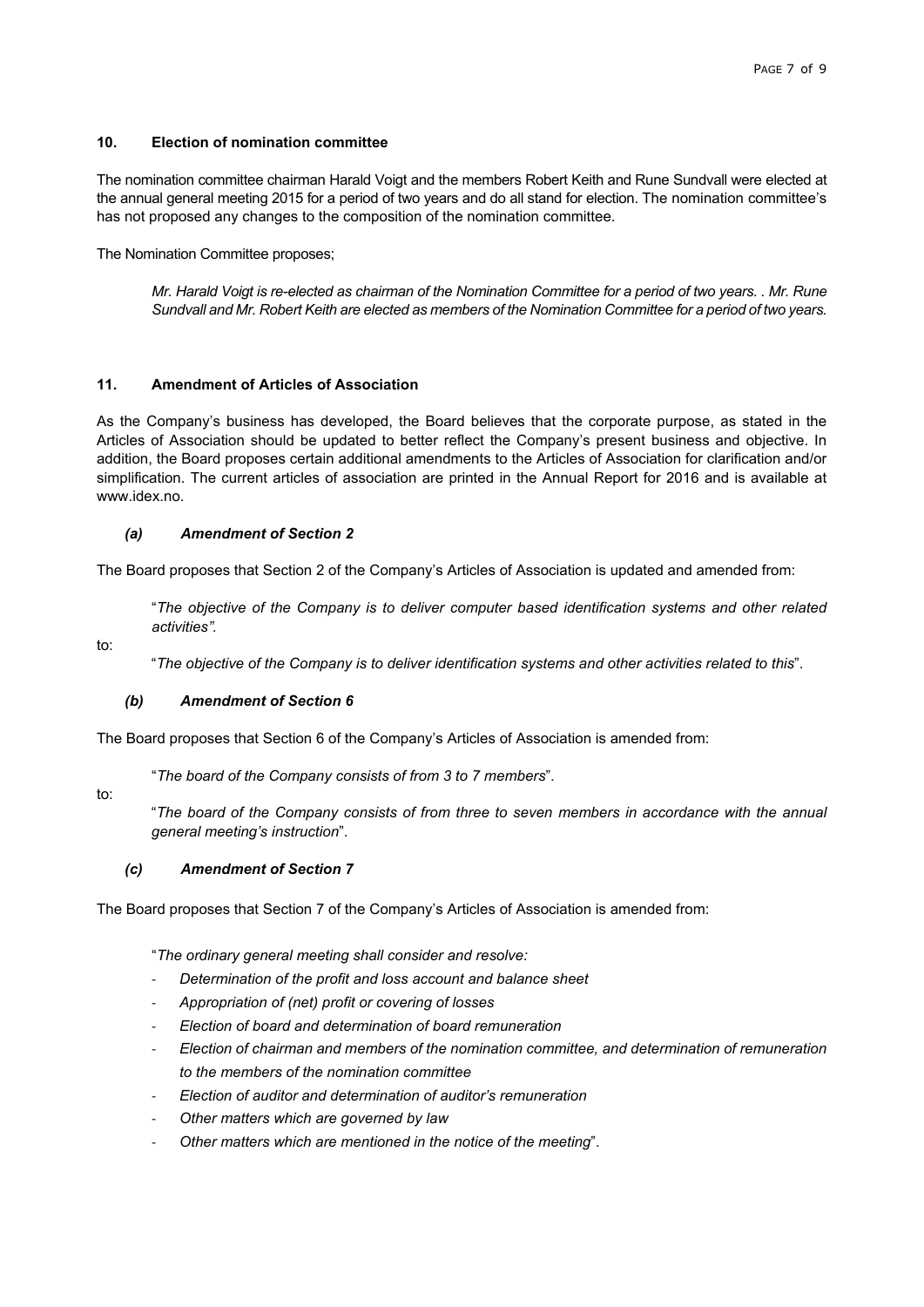to:

"*The annual general meeting shall convene in or near Oslo at the board's decision, and shall consider:* 

- ‐ *Determination of the annual financial statements*
- ‐ *Appropriation of (net) profit or covering of losses*
- ‐ *Election of chairman of the board and board members*
- ‐ *Election of chairman and members of the nomination committee*
- ‐ *Election of auditor*
- ‐ *Determination of remuneration to the board of directors, members of the nomination committee and the auditor*
- ‐ *Other matters which are governed by law*
- ‐ *Other matters which are mentioned in the notice of the annual general meeting".*

## *(d) Amendment of Section 8*

The Board proposes that Section 8 of the Company's Articles of Association is amended from:

*"a. IDEX shall have a nomination committee. The nomination committee shall have three members,*  including a chairman. Members of the nomination committee shall be elected by the Annual General *Meeting for a term of two years.* 

- *b. The nomination committee shall:*
- *Propose candidates for election to the Board of Directors*
- *Propose the remuneration to be paid to the Board members*
- *Propose candidates for election to the nomination committee*
- *Propose the remuneration to be paid to the nomination committee members*

to:

*c. The guidelines for the nomination committee shall be resolved by the general meeting".* 

*"a. The Company shall have a nomination committee. The nomination committee shall have three members, including a chairman. Members of the nomination committee shall be elected by the annual general meeting for a term of two years.* 

*b. The nomination committee shall:* 

- *Propose candidates for election to the board of directors*
- *Propose the remuneration to be paid to the board members*
- *Propose candidates for election to the nomination committee*
- *Propose the remuneration to be paid to the nomination committee members*

*c. The guidelines for the nomination committee shall be resolved by the annual general meeting".* 

## *(e) Amendment of Section 10*

The Board proposes that Section 10 of the Company's Articles of Association is amended from:

*"As a general rule, the company's general meetings shall be conducted in Norwegian. The general meeting may however resolve by a simple majority vote that English shall be used".* 

to:

 *"As a general rule, the company's general meetings shall be conducted in Norwegian. The general meeting may however resolve by a simple majority vote that English shall be used Shareholders may present their points of view in the Norwegian or English language".*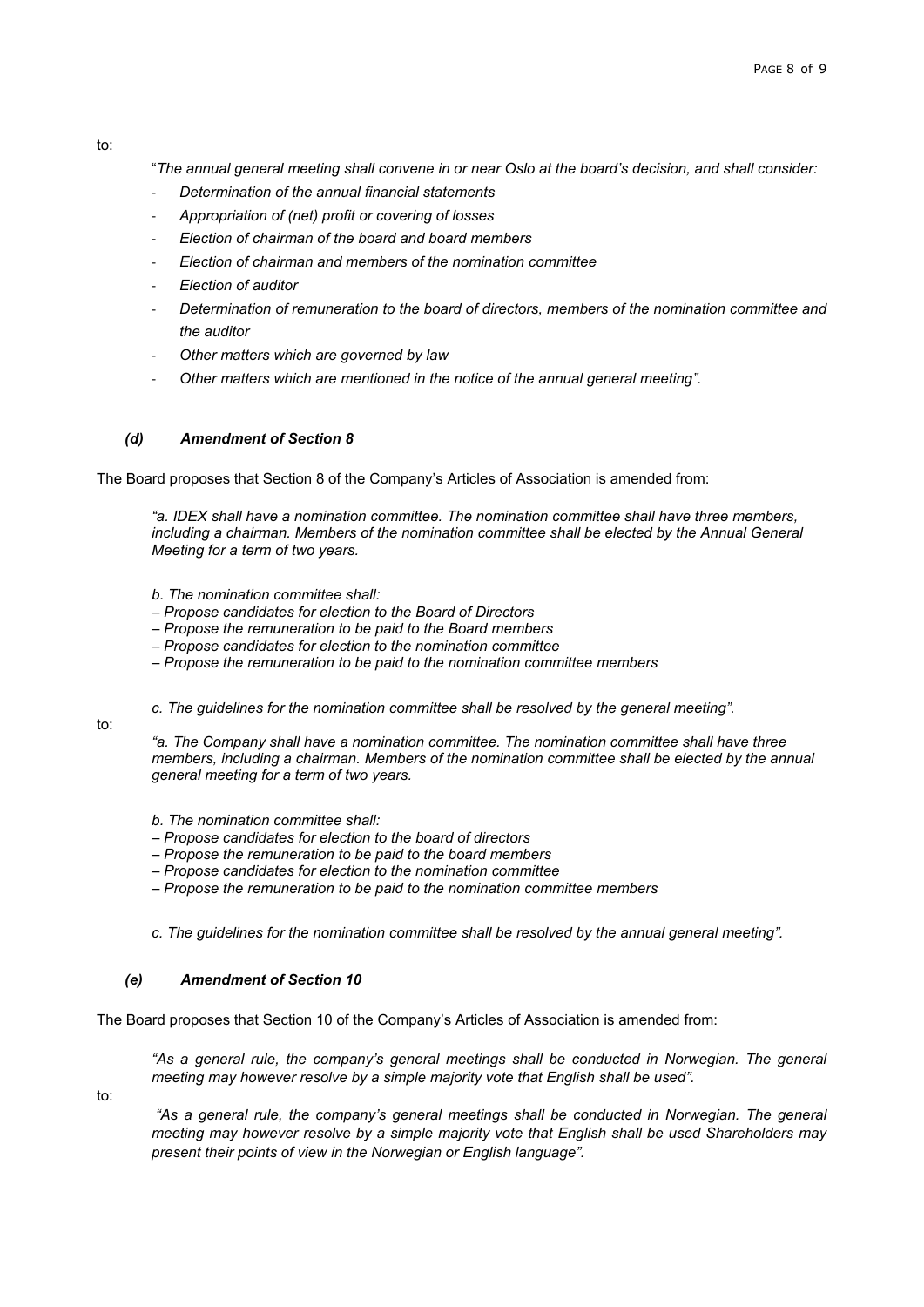# **12. Resolution of the remuneration of the auditor**

The Board proposes that the Annual General Meeting approves the payment of the auditor's fees for 2016 against invoice. The fees are disclosed in note 6 to the annual financial statements for 2016.

At 09.30 hrs. or after the Annual General Meeting has been adjourned, the CEO, Hemant Mardia, will give a presentation and status report of IDEX ASA. The presentation is open to the general public and the press.

> 20 April 2017 IDEX ASA

*Morten Opstad*  Chairman of the Board of Directors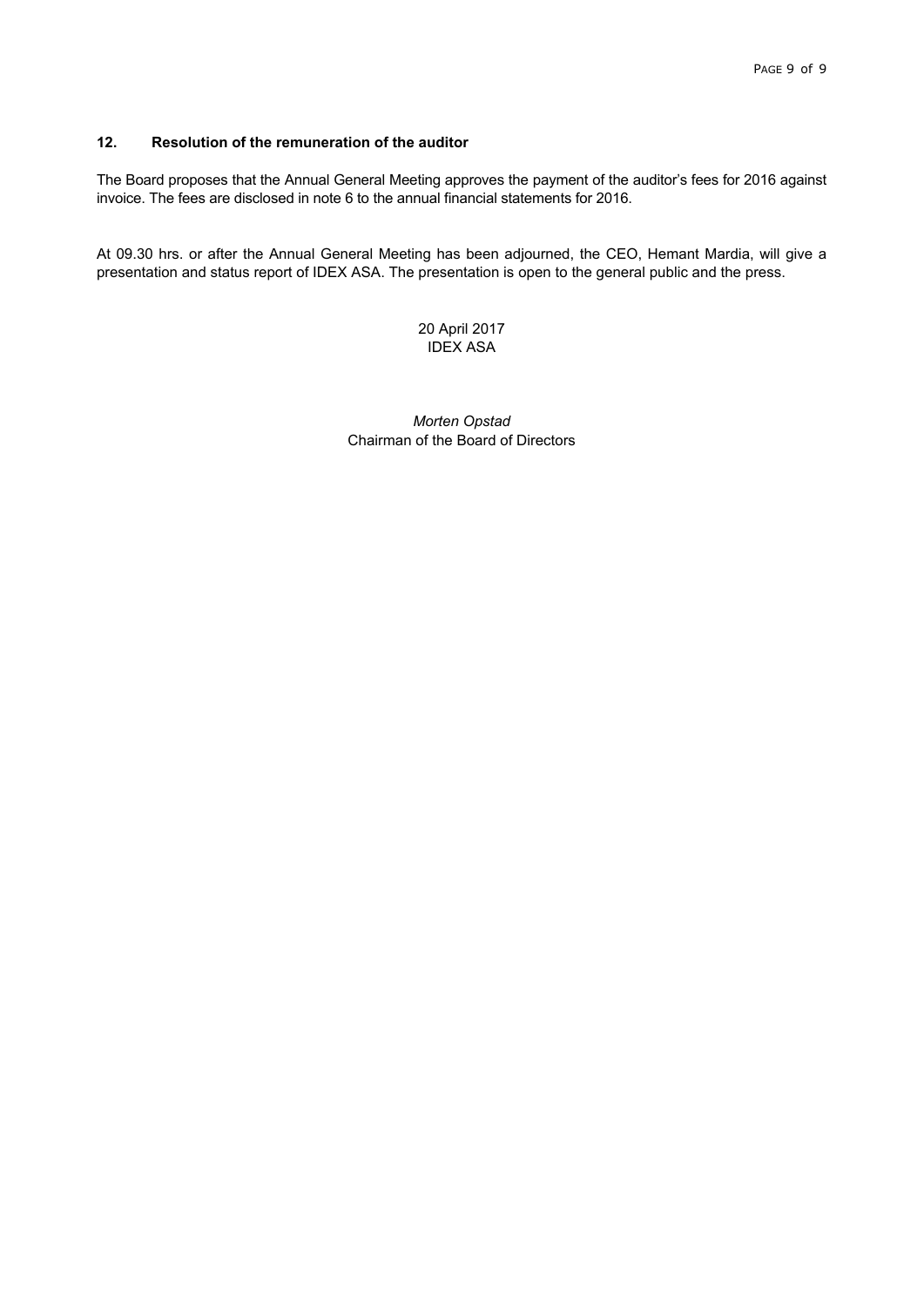

# **Statement on remuneration to senior managers 2017**

This statement to the annual general meeting in IDEX ASA ("the Company") on 12 May 2017 has been prepared by the board of directors of IDEX ASA in accordance with Section 6-16a of the Norwegian Public Limited Liability Companies Act. The statement contains guidelines and main principles for the company's remuneration of senior managers in 2018. The statement also outlines the implementation and effects of the policies in effect in 2016.

#### **1. Advisory guidelines for remuneration of senior managers in 2018**

*Note: The guidelines in this section set out the principles for executive remuneration at large. These guidelines are subject to a separate vote at the annual general meeting, which result is advisory (non-binding) to the board of directors.* 

In order to attract and retain the leadership competence that IDEX needs, the remuneration of senior managers, and all other employees, shall be competitive and comprise a basic salary including standard benefits. Performance-based cash bonus and incentive subscription rights may supplement the salary. Cash bonus plans are limited to fixed amounts or fixed percentage of base pay. The highest bonus plan for any executive manager is currently limited to a maximum of 40 per cent of base pay, and the CEO's bonus plan is currently limited to a maximum of 70 per cent of base pay. In 2016, the board granted exceptional bonus payments to the CEO based on special achievements in the second half of 2015. All parts of the remuneration – fixed as well as variable – shall reflect the responsibility and performance over time of the respective manager. Bonus payments are contingent on efforts and contribution to achievement of business and/or operational objectives.

The basic salary is evaluated annually. Effective 2016, the Company's bonus plan cycle has been from 1 January to 31 December, with a possible mid-term evaluation as at 30 June and payout in the third quarter.

Managers do not receive any additional compensation for serving as board members of subsidiaries in the group. For the avoidance of doubt, travel and other out-of-pocket expenses in connection with such duty is refunded per normal expense refund practices. The managing director of the Company is also CEO for the group, and performs this duty as a part of his employment in the Company for no additional remuneration.

The board determines the salary and other remuneration to the CEO. The CEO determines the salary and other remuneration of all other employees, within the framework set by the board.

There is no post-employment remuneration beyond conventional notice periods of 3-6 months, or shorter when applicable.

#### **2. Binding guidelines for share-based remuneration to senior managers in 2018**

*Note: The guidelines in this section set out the principles for share-based executive remuneration. These guidelines are subject to a separate vote at the annual general meeting, which result is binding for the board of directors.* 

The Company's subscription rights plan(s) as resolved by the general meeting is the same for senior managers as for all employees. Grants are scaled based on position, results and competitive considerations. The purpose of such plans is to strengthen the Company by providing to employees, management and individual contractors additional performance incentive.

According to the programme rules, as resolved separately by the annual general meeting, the exercise price shall be minimum the higher of the average closing price of the IDEX share on ten trading days preceding the date of the grant, or the closing price of the IDEX share on the trading day preceding the date of the grant. Unless resolved otherwise by the board, 25 per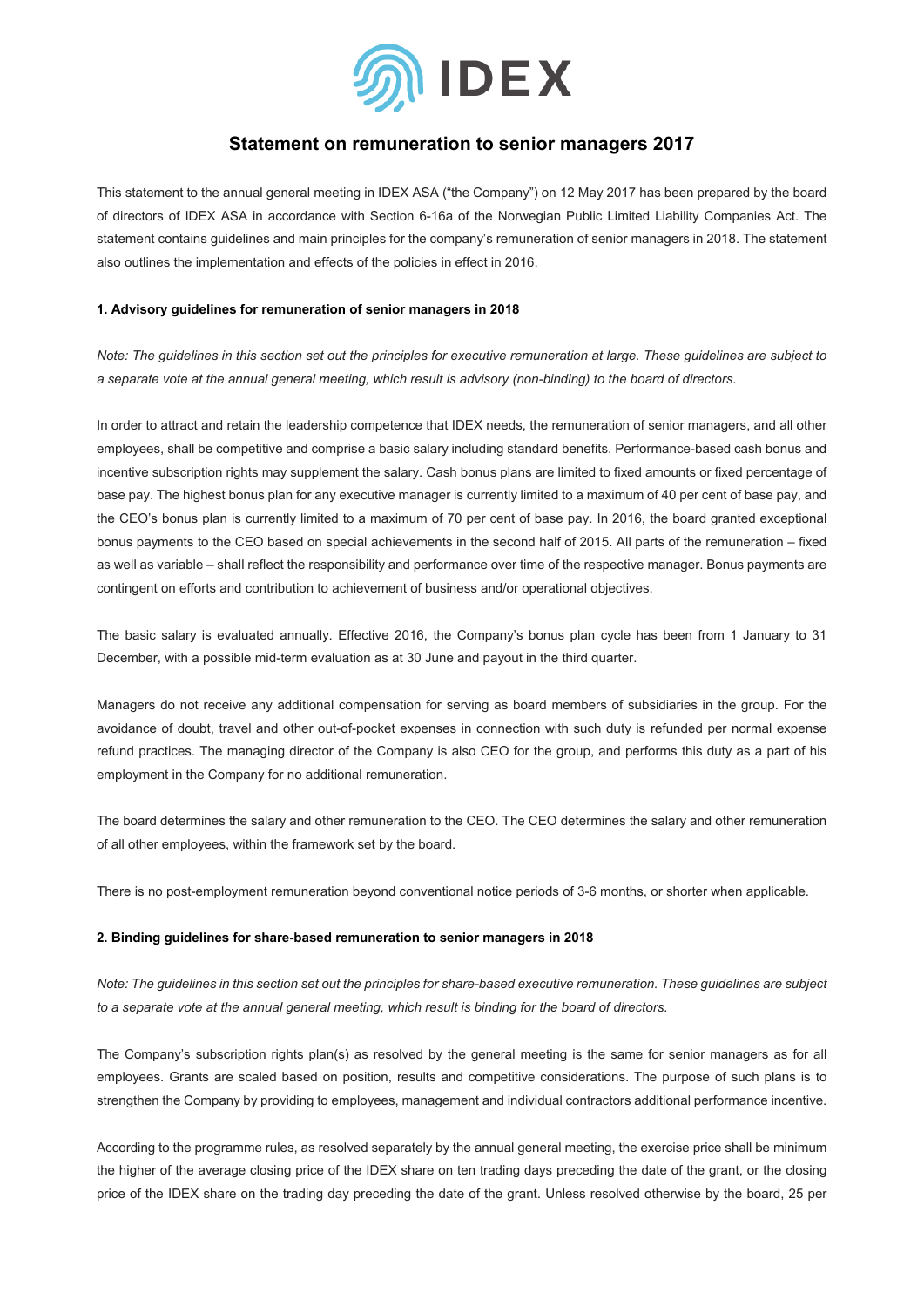cent of each grant of subscription rights vest each 12 months after the date of the grant. The subscription rights lapse on the fifth anniversary after the annual general meeting that resolved the programme.

#### **3. Implementation and effect of the policies on remuneration to senior managers in 2016**

The bonus plan works to motivate senior managers to achieve the Company's operational and business objectives in the annual planning cycle. The share-based incentive plan with vesting over several years, works to align the interests of senior managers with shareholders' interests also in the long term.

Salary, pension and any paid bonuses including pertinent employer's tax is expensed simultaneously with the paid or earned remuneration. The compensation of each senior manager in 2016 is reported in note 3 to the annual financial statements for 2016.

The equity effect of the share-based remuneration is nil because the contra item is a notional equity injection of equal amount. The employer's tax on the earned intrinsic value of the subscription rights on the balance sheet date, is charged to profit and loss as a cost. The value varies with the share price and may entail a net reversal of cost. On exercise, the actual employer's tax is expensed and the accrual reversed. The actual cost of the employer's tax is normally funded by the equity paid in on exercise.

For the shareholders an actual or possible exercise will represent a dilution. At the end of 2016, the number of outstanding subscription rights to management amounted to 15,075,000, corresponding to 2.8 per cent of the share capital.

| Incentive subscription rights |              |               |                  |                         |              |  |
|-------------------------------|--------------|---------------|------------------|-------------------------|--------------|--|
| held by senior managers       | Holding      |               |                  | <b>Expiry and other</b> | Holding      |  |
| who are primary insiders      | 31 Dec. 2015 | <b>Grants</b> | <b>Exercised</b> | changes                 | 31 Dec. 2016 |  |
| Hemant Mardia, CEO            | 6 500 000    | 1 000 000     |                  | 7 500 000               |              |  |
| w.avg. price                  | 2.32         | 8.10          |                  | 3.09                    |              |  |
| Fred Benkley, CTO             | 850 000      |               |                  |                         | 850 000      |  |
| w.avg. price                  | 4.58         |               |                  |                         | 4.58         |  |
| Henrik Knudtzon, CFO          | 1 500 000    | 375 000       |                  |                         | 1875000      |  |
| w.avg. price                  | 7.03         | 8.10          |                  |                         | 7.24         |  |
| Preeti Mardia, SVP Operations | 500 000      | 250 000       |                  |                         | 750 000      |  |
| w.avg. price                  | 5.24         | 8.10          |                  |                         | 6.19         |  |
| Art Stewart, SVP Product Mgt. | 750 000      | 200 000       |                  |                         | 950 000      |  |
| w.avg. price                  | 5.08         | 8.10          |                  |                         | 5.72         |  |
| Anthony Sweeney, SVP Eng.ing  | 350 000      | 150 000       |                  |                         | 500 000      |  |
| w.avg. price                  | 8.11         | 8.10          |                  |                         | 8.11         |  |
| Stan Swearingen, CPO as of as |              | 1 900 000     |                  |                         | 1 900 000    |  |
| of 17 Oct<br>.avg. price      |              | 6.91          |                  |                         | 6.91         |  |
| Yang Chiah Yee, SVP Sales as  |              | 750 000       |                  |                         | 750 000      |  |
| of 1 Aug<br>avg.price         |              | 7.79          |                  |                         | 7.79         |  |
| <b>Total</b>                  | 10 450 000   | 4625000       | 0                | 0                       | 15 075 000   |  |
| w.avg. price                  | 3.71         | 7.56          |                  |                         | 4.89         |  |

London 20 April 2017 *The Board of Directors of IDEX ASA*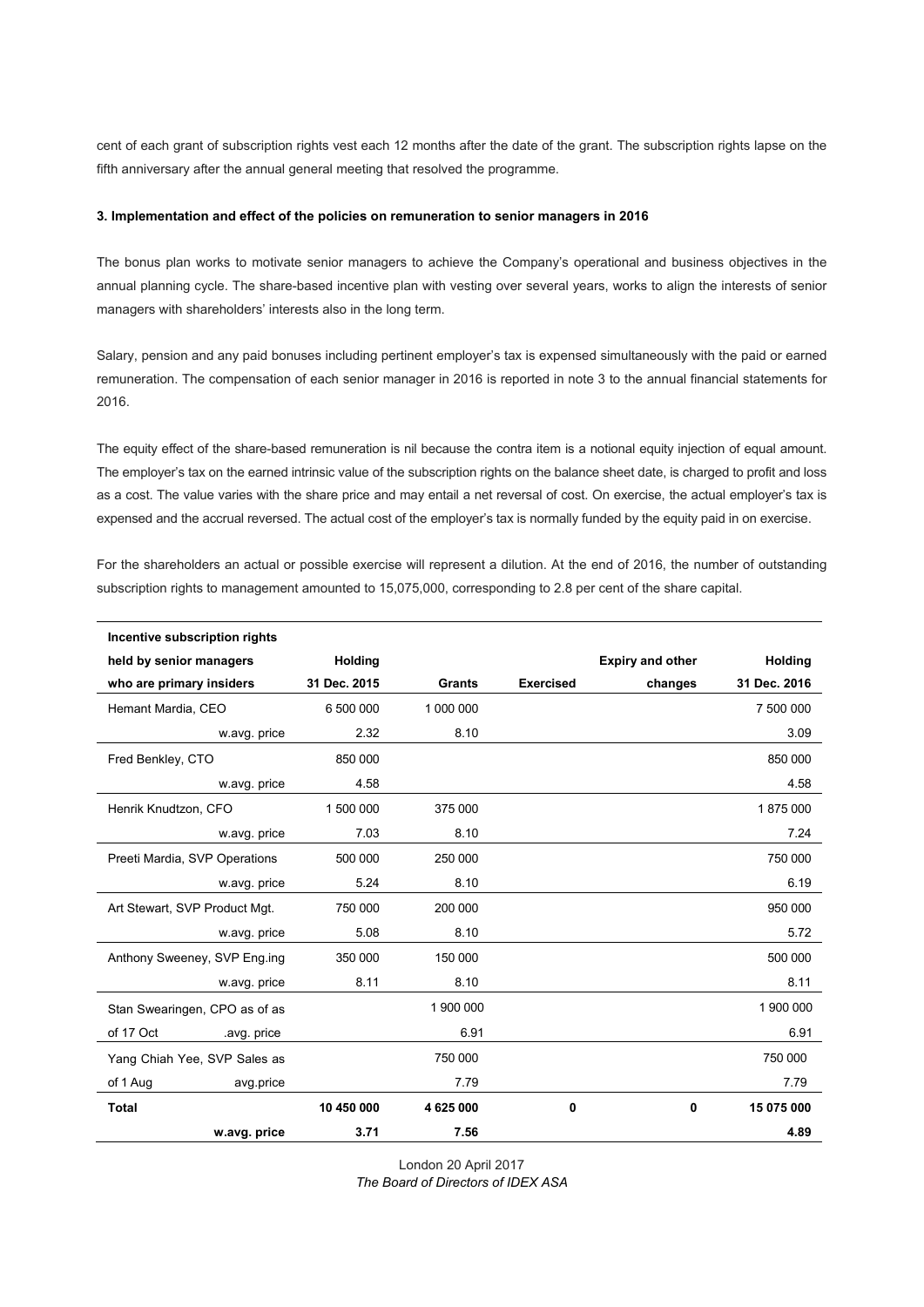

# **THE NOMINATION COMMITTEE'S PROPOSAL TO THE ANNUAL GENERAL MEETING IN IDEX ASA ON 12 MAY 2017**

## **The work of the Nomination Committee**

The Nomination Committee was elected at the Annual General Meeting ("AGM") 11 May 2016 and has been comprised of Chairman Mr. Harald Voigt and members Mr. Robert N. Keith and Mr. Rune Sundvall.

In addition to communicating with each others, the Nomination Committee has been in contact with the Company's management, the Chairman of the Board, Board members and some of the largest shareholders in the Company.

Information obtained from these contacts has formed the basis for a specification of the desired profile of the Board members.

There has been a broad consensus that the Company needs Board members with international experience and contact points with the major international players within the areas where biometric identification will be utilized.

In general, the Nomination Committee has the opinion that the Board is well functioning, as is its cooperation with the management.

#### **Election of Board members**

The Board members Mr. Morten Opstad (chairman), Ms. Deborah Lee Davis, Ms. Hanne Høvding and Mr. Lawrence John Ciaccia were elected for the second year of a two-year term at the 2016 Annual General Meeting and stand all for election. Mr. Andrew James MacLeod is the only Board member who do not stand for election.

The Nomination Committee emphasizes that the composition of Board members should be subject to evaluation each year, regardless of the election periods.

The Board's current members are presented in the 2016 annual report.

The Nomination Committee proposes that the number of board members remains unchanged and that the following Board is elected:

*Mr. Morten Opstad continues as chairman of the Board for a period of two years. Ms. Deborah Lee Davis, Ms. Hanne Høvding and Mr. Lawrence John Ciaccia are elected as Board members for a period of two years. Mr. Andrew James MacLeod continues as Board member for the second year of his term.* 

#### **Remuneration to the members of the Board**

The AGM in May 2016 decided the remuneration for the members of the Board to NOK 300,000 per Board member, with an additional NOK 25,000 to the chairman, for the period from the 2015 AGM until the 2016 AGM.

The Nomination Committee proposes the following resolution to be passed by the 2017 AGM:

*The board remuneration is NOK 300,000 per board member for the period from the date of the 2016 Annual General Meeting until the date of the 2017 Annual General Meeting. The chairman of the Board receives an additional amount of NOK 25,000.* 

*In addition, the Company will refund relevant expenses that the members of the Board may have incurred in connection with the exercise of Board functions.* 

As Board members have indicated that they may be interested in receiving shares in the Company, the board proposes that the Board members, as an alternative to a cash payment, can elect to receive all or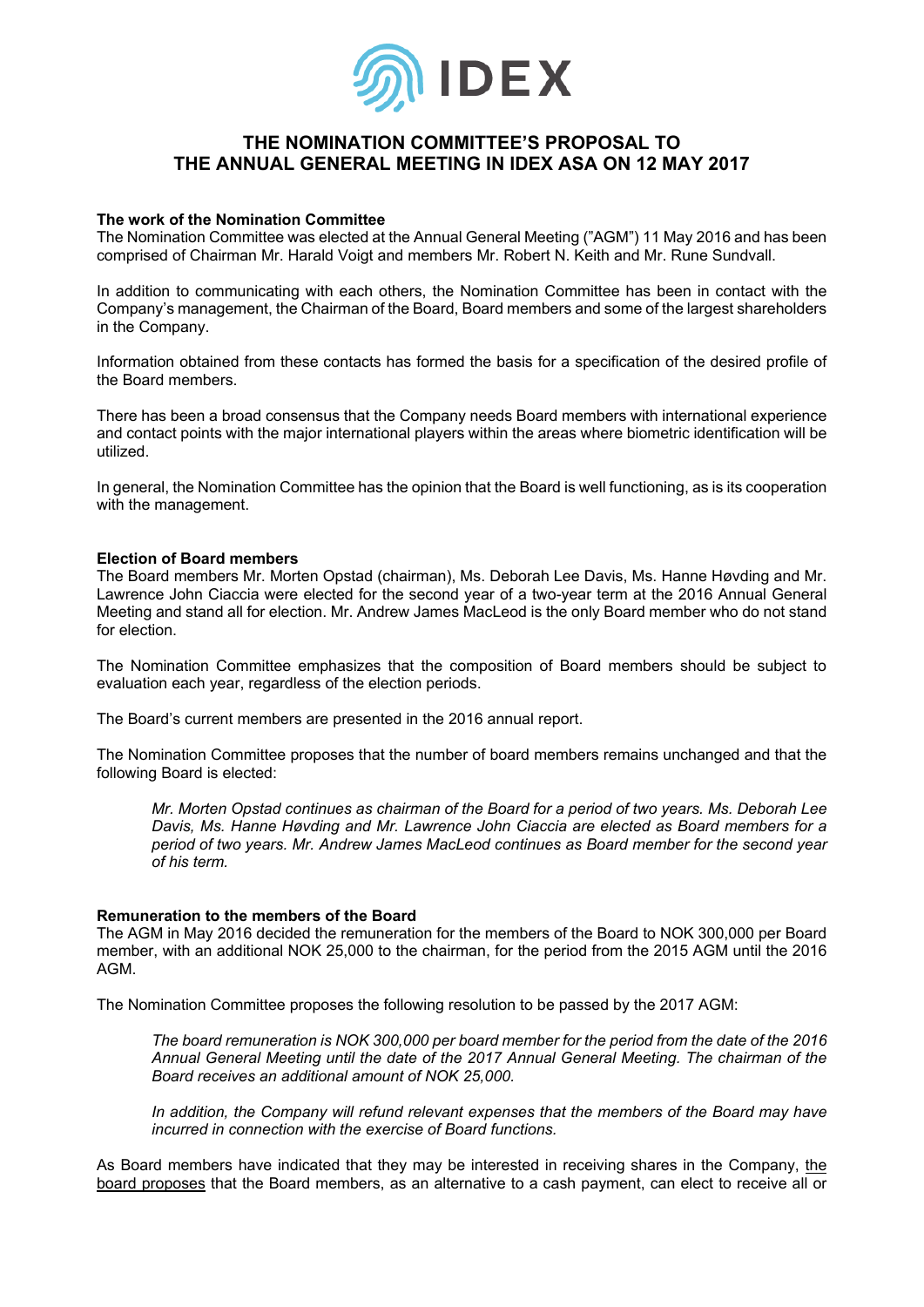part of the remuneration in the form of shares in the Company. The number of shares to which the Board members would be entitled is proposed to be calculated as follows:

The Board member shall be entitled to subscribe for a value of shares (based on the average closing price of the Company's shares over the ten trading days prior to the 2017 Annual General Meeting) of 133 per cent of the NOK amount granted as board remuneration; provided, however, that the Board member must pay a subscription price per share equal to the par value of the share, being NOK 0.15 per share.

The full proposal is set forth in the Notice of AGM.

The Nomination Committee has no objection to the Board's proposal.

#### **Composition of the Nomination Committee**

The Nomination Committee has the opinion that the current committee has a reasonable size.

At the Annual General Meeting in 2016 Harald Voigt was re-elected as chairman for the second year of his term. Mr. Rune Sundvall and Mr. Robert N. Keith were elected for the second year of their terms.

The Nomination Committee emphasizes that the composition of members should be subject to evaluation each year, regardless of the election periods.

The Nomination Committee proposes;

*Mr. Harald Voigt is elected as chairman of the Nomination Committee for a period of two years. Mr. Rune Sundvall and Mr. Robert N. Keith are elected as members of the Nomination Committee for a period of two years.* 

## **Remuneration to the Nomination Committee**

The Nomination Committee proposes that:

*Remuneration to the nomination committee's members is NOK 25,000 for the Chairman of the committee and NOK 15,000 for each of the other members for the period from the 2016 Annual General Meeting to the 2017 Annual General Meeting.*

18 April 2017

*The Nomination Committee in IDEX ASA* 

Chairman

Harald Voigt **Robert Keith** Rune Sundvall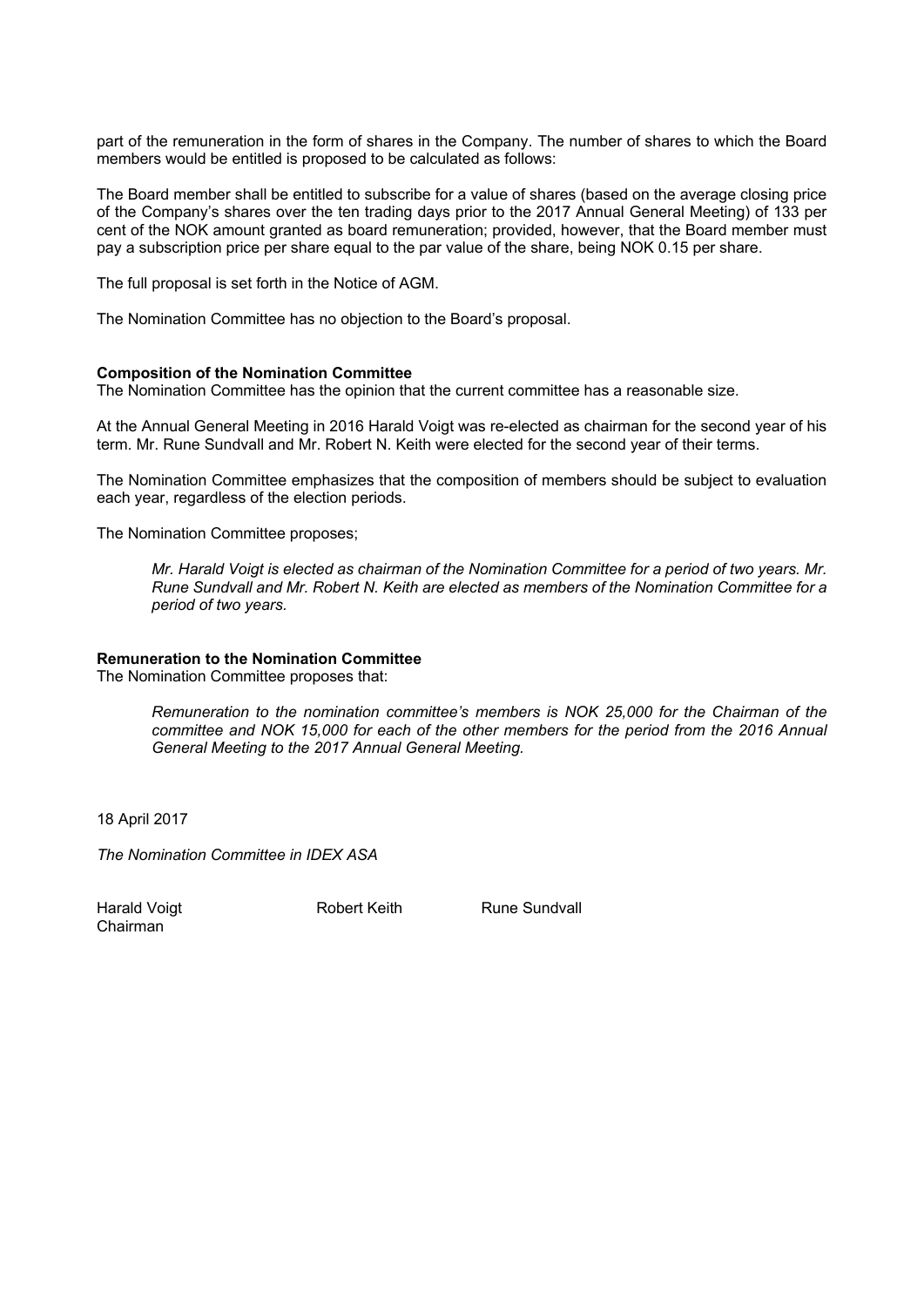

### **Ref no: PIN code:**

### **Notice of Annual General Meeting**

The Annual General Meeting of IDEX ASA will be held on 12 May 2017 at 09.00 hrs. at Vika Atrium Conference Centre, Munkedamsveien 45 in Oslo, Norway

If the above-mentioned shareholder is an enterprise, it will be represented by:

 Name of enterprise's representative (To grant a proxy, use the proxy form below)

## **Notice of attendance 12 May 2017 at 09.00 hrs.**

The undersigned will attend the Annual General Meeting and vote for:

|            | Own shares<br>Other shares in accordance with enclosed Power of Attorney |
|------------|--------------------------------------------------------------------------|
| A total of | Shares                                                                   |

This notice of attendance must be received by DNB Bank ASA no later than 10 May 2017 at 12.00 hrs. **Notice of attendance may be sent electronically through the Company's web site www.idex.no or through VPS Investor Services.** To access the electronic system for notification of attendance or to submit your proxy, through the Company's website, the reference number and PIN code above must be entered. The notice may also be sent by e-mail to genf@dnb.no or regular mail to DNB Bank ASA, Registrar's Department,

P.O.Box 1600 Sentrum, NO-0021 Oslo, Norway. Fax is not available.

Place Date Date Shareholder's signature  **(If attending personally. To grant a proxy, use the form below)** 



This proxy form is to be used for a proxy without voting instructions. To grant a proxy with voting instructions, please use page 2.

If you do not attend the Annual General Meeting in person, this proxy may be used by a person authorised by you, or you may send the proxy without naming the proxy holder, in such case, the proxy will be deemed to be given to the Chairman of the Board of Directors or a person authorised by the Board of Directors. The proxy must be dated and signed.

The proxy form should be received by DNB Bank ASA, Registrar's Department no later than 10 May 2017 at 12.00 hrs. **The proxy may be submitted electronically through the Company's web site http://www.idex.no or through VPS Investor Services.** The notice may also be sent by e-mail to genf@dnb.no, regular mail to DNB Bank ASA, Registrar's Department, P.O.Box 1600 Sentrum, NO-0021 Oslo, Norway. Fax is not available.

The undersigned The undersigned and the two is the two is the two is the two is the two is the two is the two i

 $\Box$  the Chairman of the Board of Directors (or a person authorised by the Board of Directors), or

 \_\_\_\_\_\_\_\_\_\_\_\_\_\_\_\_\_\_\_\_\_\_\_\_\_\_\_\_\_\_\_\_\_\_\_\_\_\_\_\_\_\_\_\_\_ (Name of proxy holder in capital letters)

a proxy to attend and vote for my/our shares at the Annual General Meeting of IDEX ASA on 12 May 2017.

Place Date Shareholder's signature  **(Signature only when granting a proxy)** 

With regard to rights of attendance and voting, reference is made to the Norwegian Public Limited Liability Companies Act, in particular Chapter 5. If the shareholder is a company, the company's certificate of registration must be attached to the proxy.